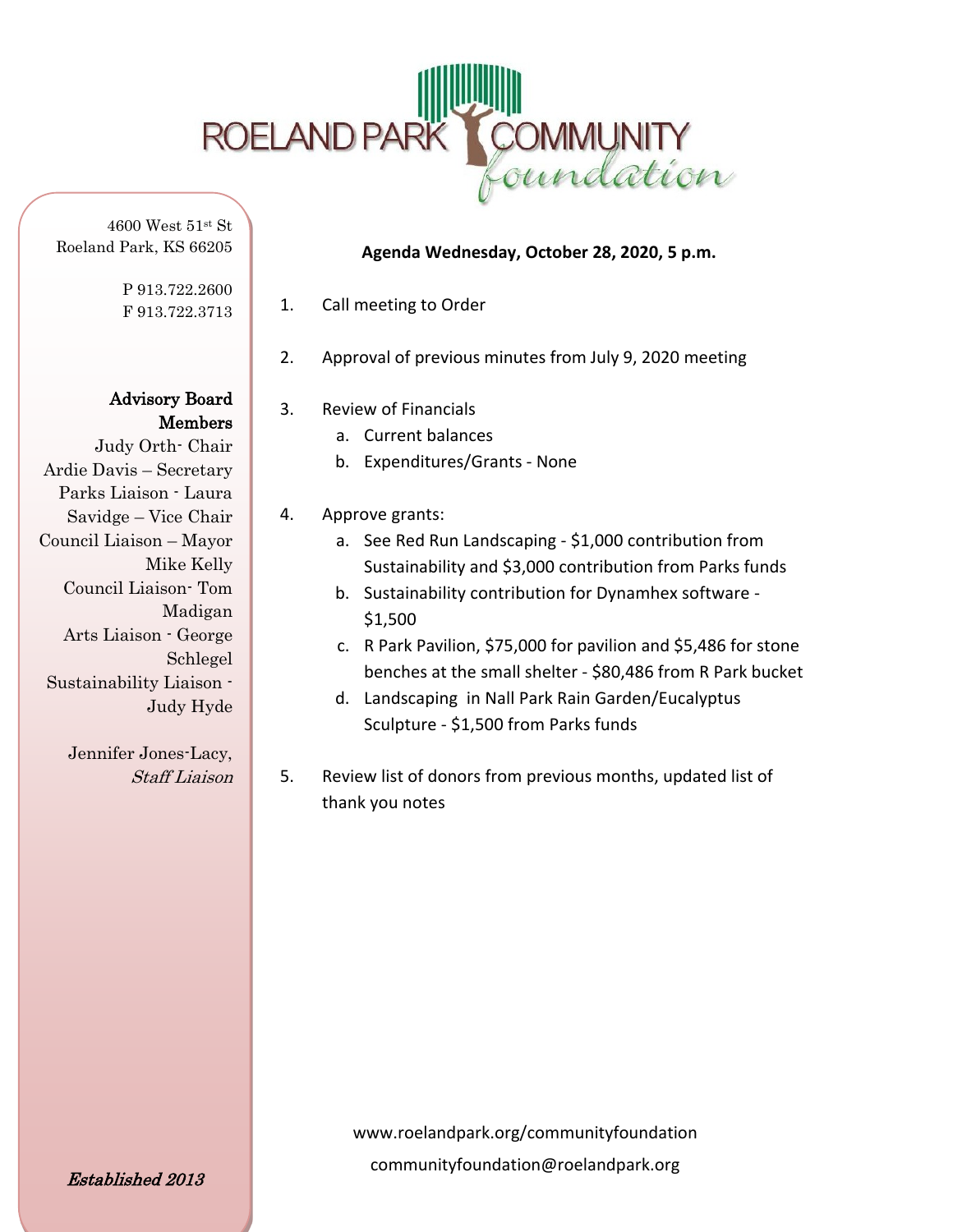## **Roeland Park Community Foundation Advisory Board Meeting Minutes July 9, 2020 – 12 noon to 12:45 p.m. Virtual meeting via GoToMeeting**

Present: Judy Orth, Chair; Ardie Davis, Secretary; Laura Savidge, Parks & Trees Committee; Judith Hyde, Sustainability Committee; Matt Heitmann, Community Engagement Committee; Mayor Michael Kelly; Tom Madigan, Council Liaison; Jennifer Jones-Lacy, Staff Liaison

Absent: George Schlegel, Arts Committee

- 1. Chair Judy Orth called the meeting to order.
- 2. Approval of minutes from December 30, 2019 meeting. Laura Savidge moved to approve; Judith Hyde  $2<sup>nd</sup>$ ; unanimous ayes.
- 3. Appointment of 2020 Officers: Chair & Secretary appointed in December 30, 2019 meeting. A Vice Chair still needed to be appointed and was tabled until the July  $9<sup>th</sup>$  meeting. Judy Orth, Chair Vice Chair: Laura Savidge Ardie Davis, Secretary

Motion by Ardie Davis to approve Laura Savidge as Vice Chair; Tom Madigan  $2<sup>nd</sup>$ : unanimous ayes. 2020 Officer Appointments are complete.

- 4. Review of Financials:
	- Current Balances (attached); reviewed & discussed
	- Expenditures/Grants (attached); reviewed & discussed

Michael Kelly moved to approve Financials. Tom Madigan, 2<sup>nd</sup>; unanimous ayes.

- 5. List of donors from previous months was reviewed, plus updated list of pending thank you notes (attached). Jennifer Jones-Lacy will prepare notes for signature by Judy Orth and Laura Savidge.
- 6. New Business:
	- None at this time.
- 7. Motion to Adjourn: Judith Hyde; second, Laura Savidge; unanimous ayes.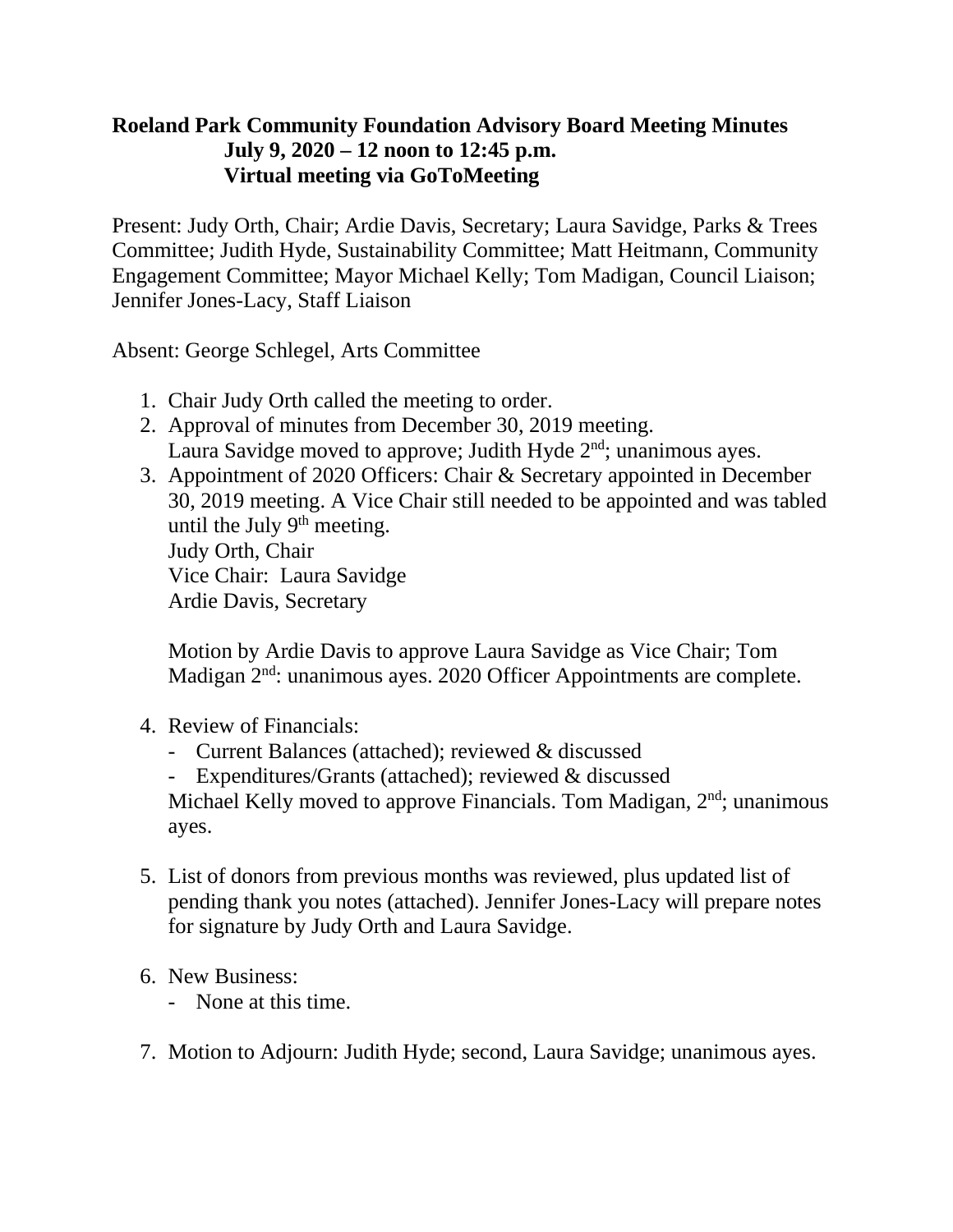|                                   |    | 5/31/2020   |    |                              |     |               |    |                     |    |                 | \$.  | (363.48)         | 9/30/2020  |
|-----------------------------------|----|-------------|----|------------------------------|-----|---------------|----|---------------------|----|-----------------|------|------------------|------------|
|                                   |    |             |    | <b>Donations:</b>            |     |               |    |                     |    |                 |      |                  |            |
|                                   |    |             |    | June - Sept                  |     |               |    | <b>Outstanding-</b> |    | <b>Interest</b> |      |                  |            |
| <b>Committee</b>                  |    | Total       |    | 20                           |     | <b>Grants</b> |    | <b>Access</b>       |    | Total           |      | <b>Admin Fee</b> | Total      |
| R Park                            | Ś  | 80,846.22   | Ŝ. |                              |     |               |    |                     |    | 2,405.99        | S    | $(277.92)$ \$    | 82,974.29  |
| R Park Sculpture                  |    | 3,114.07    | S  | $\overline{\phantom{a}}$     |     |               |    |                     |    | 92.67           | S    | $(10.71)$ \$     | 3,196.04   |
| Arts                              |    | 1,892.88    | S  | $\qquad \qquad \blacksquare$ |     |               |    |                     |    | 56.33           | S    | $(6.51)$ \$      | 1,942.71   |
| Parks/Trees                       |    | 5,866.87    | S  | 500.00                       |     |               |    |                     | Ś. | 174.60          | -S   | $(20.17)$ \$     | 6,521.30   |
| Sustainability                    | S  | 3,760.87 \$ |    | $\overline{\phantom{a}}$     |     |               |    |                     |    | 111.92          | - \$ | $(12.93)$ \$     | 3,859.87   |
| Community Engagement Committe \$  |    | 3,801.54    | S. | $\overline{\phantom{a}}$     |     |               |    |                     | S  | 113.13          | -S   | $(13.07)$ \$     | 3,901.60   |
| Linus Orth Memorial Grant         |    | 1,713.05    | \$ | $\overline{\phantom{a}}$     |     |               |    |                     | Ś. | 50.98           | S    | $(5.89)$ \$      | 1,758.14   |
| <b>Otherwise Donor Designated</b> |    | 4,740.29    | Ŝ. | 7,070.00                     | - S |               | \$ |                     | Ś. | 141.07          | S    | $(16.30)$ \$     | 11,935.06  |
| Signature Art - Art Committee     |    |             |    | \$7,000.00                   |     |               |    |                     |    |                 |      |                  | 7,000.00   |
| Gateway Element \$                |    | 1,487.07    | S  | $\overline{\phantom{a}}$     |     |               |    |                     | \$ | 44.26 $\zeta$   |      | $(5.11)$ \$      | 1,526.22   |
| Community Events - Other $\oint$  |    | 474.04 \$   |    | $\overline{\phantom{a}}$     |     |               |    |                     |    | 14.11           | S    | $(1.63)$ \$      | 486.52     |
| <b>Memorial Tree</b>              | S  | 2,779.17    | S  | 70.00                        |     |               |    |                     |    | 82.71           | S    | $(9.55)$ \$      | 2,922.32   |
| Sub-Total                         | \$ | 105,735.78  | S. | 7,570.00                     | \$  |               | \$ |                     |    | 3,146.70        | S.   | $(363.48)$ \$    | 116,089.01 |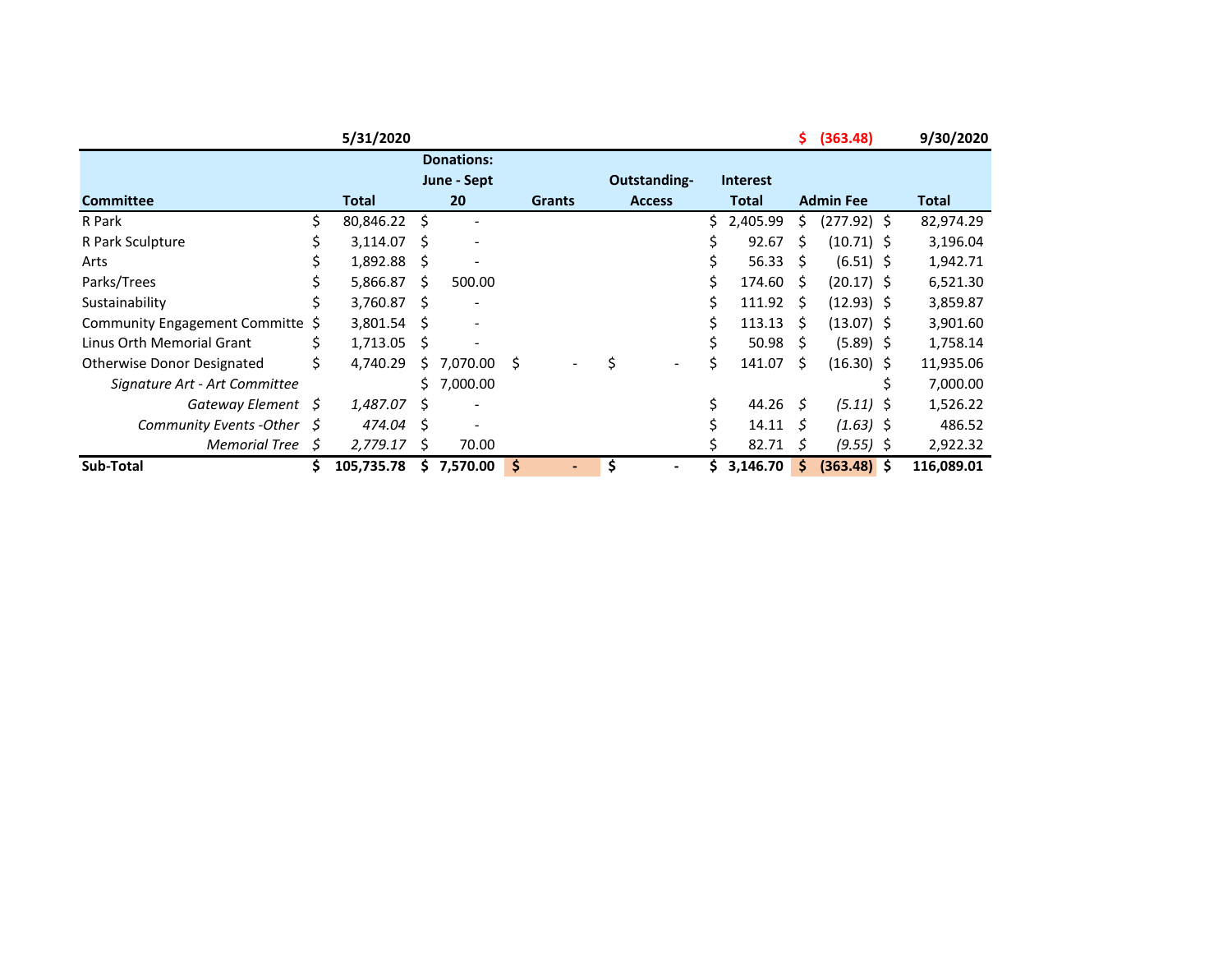

GREATER KANSAS CITY COMMUNITY FOUNDATION

#### **GRANT SUGGESTION FORM** Date **Fund Name** Fund ID **Roeland Park Community Foundation** 10/26/20 |roel00 **Organization Name** Amount of Grant **City of Roeland Park** \$ $4,000.00$ **Organization Address** I have suggested a grant to this organization in 4600 W. 51st Street the past. City Organization Phone (if available) **Zip Code State Roeland Park**  $\rm K$ 6  $\, \mathbb{S} \,$  $\sqrt{6}$  $\overline{2}$ 913-722-2600 Grant Purpose (This information will appear on the check.) \$3k from Parks & \$1k from Arts Committee for See Red Run Sculpture Remain Anonymous Provide the following contact information to the organization for a personal (Fund name will not acknowledgement. (This information will appear on the check.) appear on the check.) Mailing Instructions: *V* Forward Grant Check Directly to Organization | Mail Grant Check to the Following Address: Special Instructions for Internal Processing (This information will not appear on the check.) To be used toward landscaping - deposit in 5262.110 I hereby certify that this suggestion will not provide "more than incidental benefits" to me, my family, any advisor to the fund or their family, or any businesses that any of us control, and will not support political campaigns. I acknowledge this suggestion must receive approval of the Greater

Kansas City Community Foundation.

\*Examples of benefits that may be considered more than incidental include:

- · fulfillment of an irrevocable or legally binding pledge or other personal financial obligation made to any institution;
- raffle tickets:
- membership benefits:
- admission to a charitable event or goods or services received or purchased while attending a charitable event (e.g., dinner or auction items); and
- personal benefits to any individual, including tuition or scholarships.

Signature

**Email Address** 

**Phone Number** 

jjoneslacy@roelandpark.org

913-722-2600

Return this form to: service@growyourgiving.org

1055 Broadway Blvd., Suite 130 | Kansas City, MO 64105 | 816.842.7444 | www.growyourgiving.org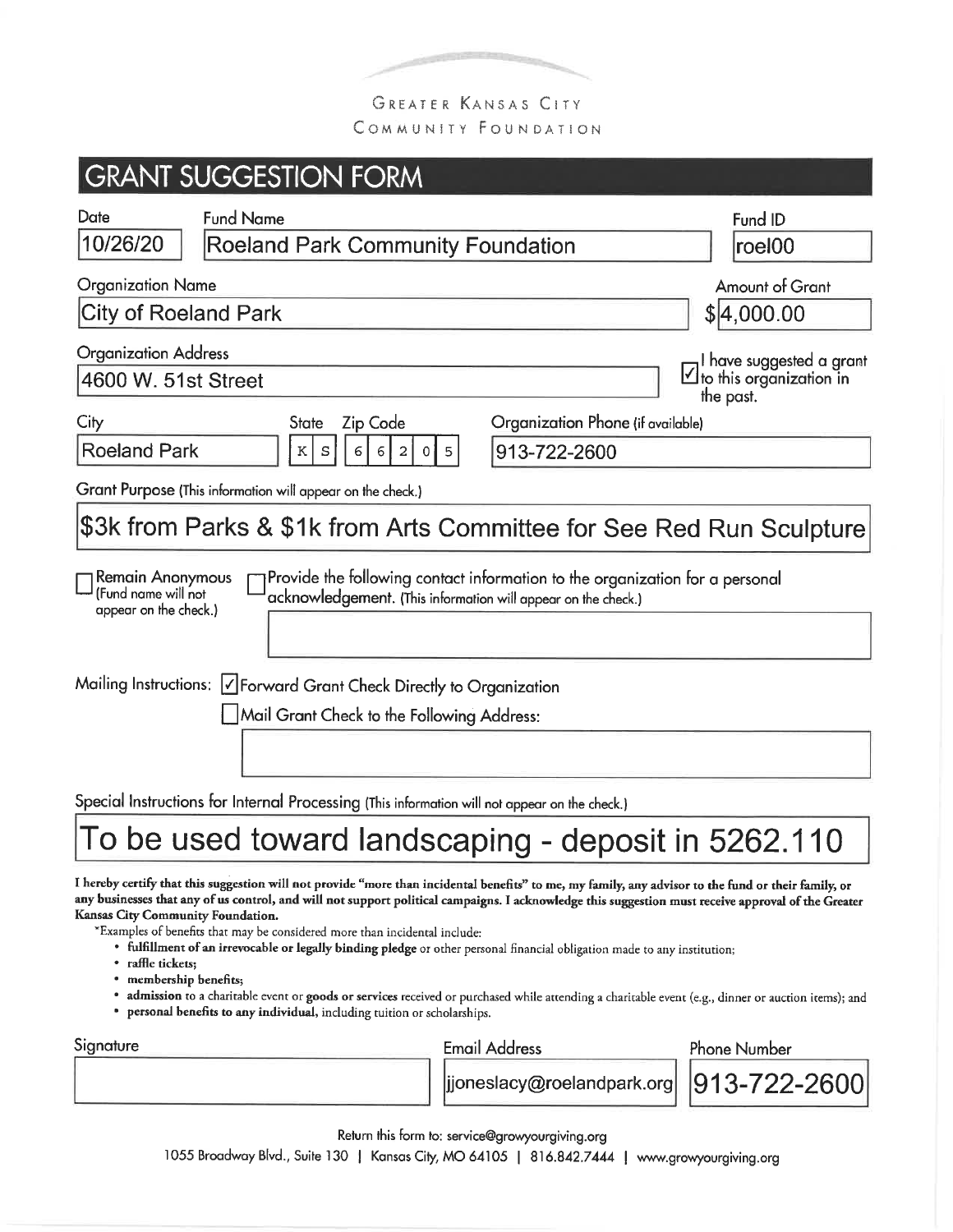

COMMUNITY FOUNDATION

| <b>GRANT SUGGESTION FORM</b>                                                                                                                                                                                      |                                                                                |
|-------------------------------------------------------------------------------------------------------------------------------------------------------------------------------------------------------------------|--------------------------------------------------------------------------------|
| Date<br><b>Fund Name</b><br>10/26/20<br>Roeland Park Community Foundation                                                                                                                                         | Fund ID<br>roel00                                                              |
| <b>Organization Name</b>                                                                                                                                                                                          | <b>Amount of Grant</b>                                                         |
| City of Roeland Park                                                                                                                                                                                              | \$ 1,500.00                                                                    |
| <b>Organization Address</b><br>4600 W. 51st Street<br>City<br><b>Zip Code</b><br>Organization Phone (if available)<br><b>State</b>                                                                                | $\Box$ I have suggested a grant<br>$\Box$ to this organization in<br>the past. |
| Roeland Park<br>913-722-2600<br>K<br>S<br>6<br>6<br>2<br>$\Omega$<br>5                                                                                                                                            |                                                                                |
| Grant Purpose (This information will appear on the check.)                                                                                                                                                        |                                                                                |
| \$1500 from Sustainability Committee for Dynamhex software                                                                                                                                                        |                                                                                |
| Remain Anonymous<br>Provide the following contact information to the organization for a personal<br>(Fund name will not<br>acknowledgement. (This information will appear on the check.)<br>appear on the check.) |                                                                                |
|                                                                                                                                                                                                                   |                                                                                |
| Mailing Instructions: ∑Forward Grant Check Directly to Organization                                                                                                                                               |                                                                                |
| Mail Grant Check to the Following Address:                                                                                                                                                                        |                                                                                |
|                                                                                                                                                                                                                   |                                                                                |
| Special Instructions for Internal Processing (This information will not appear on the check.)                                                                                                                     |                                                                                |
| To come from Sustainability Bucket (need to record)                                                                                                                                                               |                                                                                |
|                                                                                                                                                                                                                   |                                                                                |

I hereby certify that this suggestion will not provide "more than incidental benefits" to me, my family, any advisor to the fund or their family, or any businesses that any of us control, and will not support political campaigns. I acknowledge this suggestion must receive approval of the Greater Kansas City Community Foundation.

\*Examples of benefits that may be considered more than incidental include:

- · fulfillment of an irrevocable or legally binding pledge or other personal financial obligation made to any institution;
- · raffle tickets;
- · membership benefits;
- · admission to a charitable event or goods or services received or purchased while attending a charitable event (e.g., dinner or auction items); and
- personal benefits to any individual, including tuition or scholarships.

| Signature | <b>Email Address</b>                                              | <b>Phone Number</b> |
|-----------|-------------------------------------------------------------------|---------------------|
|           | $\mid$  jjoneslacy@roelandpark.org $\mid$ $ 913$ – $722$ – $2600$ |                     |

Return this form to: service@growyourgiving.org

1055 Broadway Blvd., Suite 130 | Kansas City, MO 64105 | 816.842.7444 | www.growyourgiving.org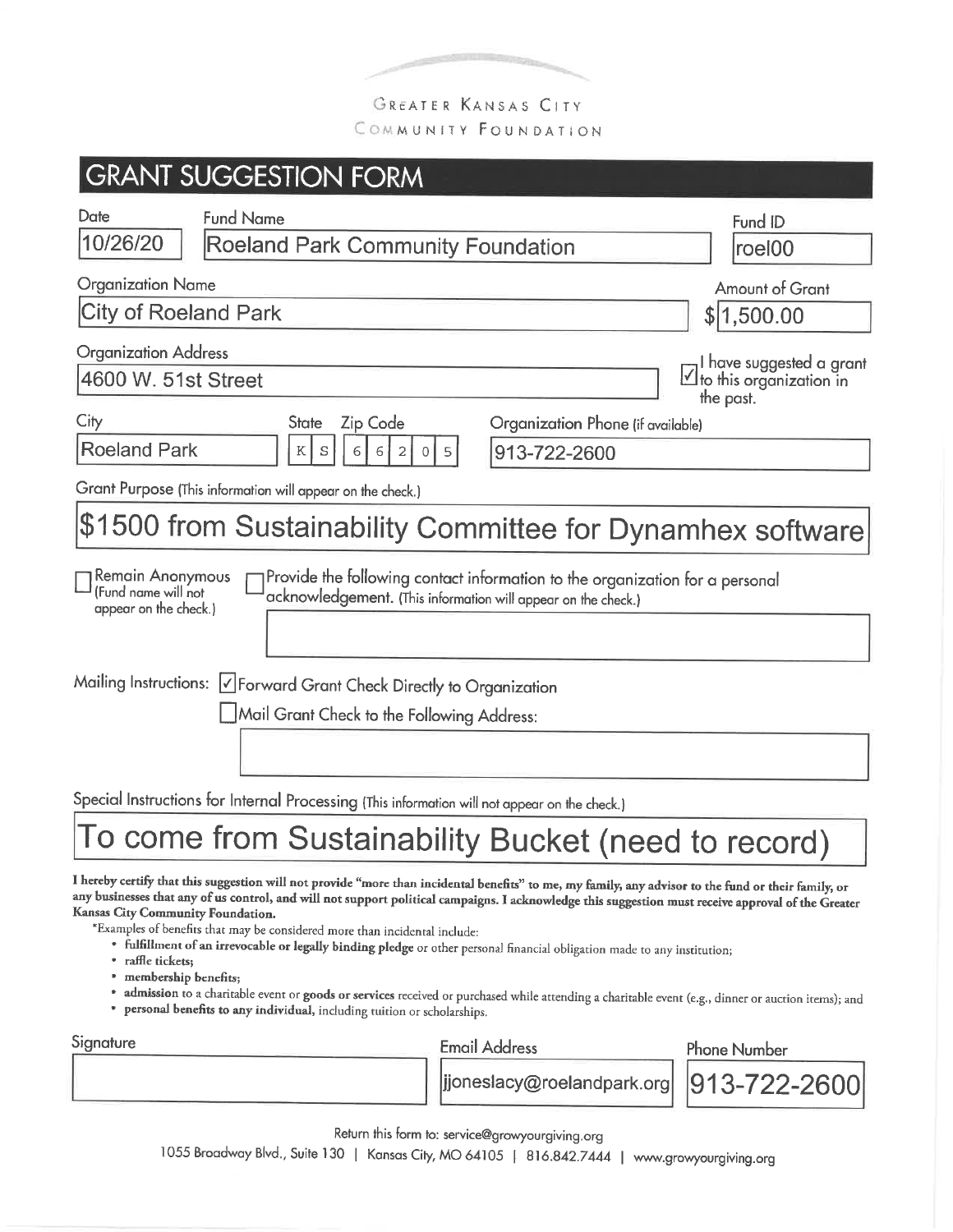

GREATER KANSAS CITY COMMUNITY FOUNDATION

### **GRANT SUGGESTION FORM** Fund ID **Fund Name** Date **Roeland Park Community Foundation** roel00 10/26/20 **Amount of Grant Organization Name** \$80,846.00 City of Roeland Park **Organization Address** I have suggested a grant  $\vee$  to this organization in 4600 W. 51st Street the past. Organization Phone (if available) **Zip Code** City **State Roeland Park**  $\rm K$ S 6  $\epsilon$ 913-722-2600 Grant Purpose (This information will appear on the check.) \$75k from Citizens for R Park for R Park Pavilion; \$5,846 for stone benches Provide the following contact information to the organization for a personal **Remain Anonymous** (Fund name will not acknowledgement. (This information will appear on the check.) appear on the check.) Mailing Instructions: V Forward Grant Check Directly to Organization Mail Grant Check to the Following Address: Special Instructions for Internal Processing (This information will not appear on the check.) Coming from R Park Bucket - deposited into 4161.300 I hereby certify that this suggestion will not provide "more than incidental benefits" to me, my family, any advisor to the fund or their family, or any businesses that any of us control, and will not support political campaigns. I acknowledge this suggestion must receive approval of the Greater

Kansas City Community Foundation.

\*Examples of benefits that may be considered more than incidental include:

- fulfillment of an irrevocable or legally binding pledge or other personal financial obligation made to any institution;
- · raffle tickets;
- membership benefits;
- · admission to a charitable event or goods or services received or purchased while attending a charitable event (e.g., dinner or auction items); and
- personal benefits to any individual, including tuition or scholarships.

| Signature | Email Address                                                | <b>Phone Number</b> |
|-----------|--------------------------------------------------------------|---------------------|
|           | $\frac{1}{2}$  jjoneslacy@roelandpark.org   $ 913-722-2600 $ |                     |

Return this form to: service@growyourgiving.org 1055 Broadway Blvd., Suite 130 | Kansas City, MO 64105 | 816.842.7444 | www.growyourgiving.org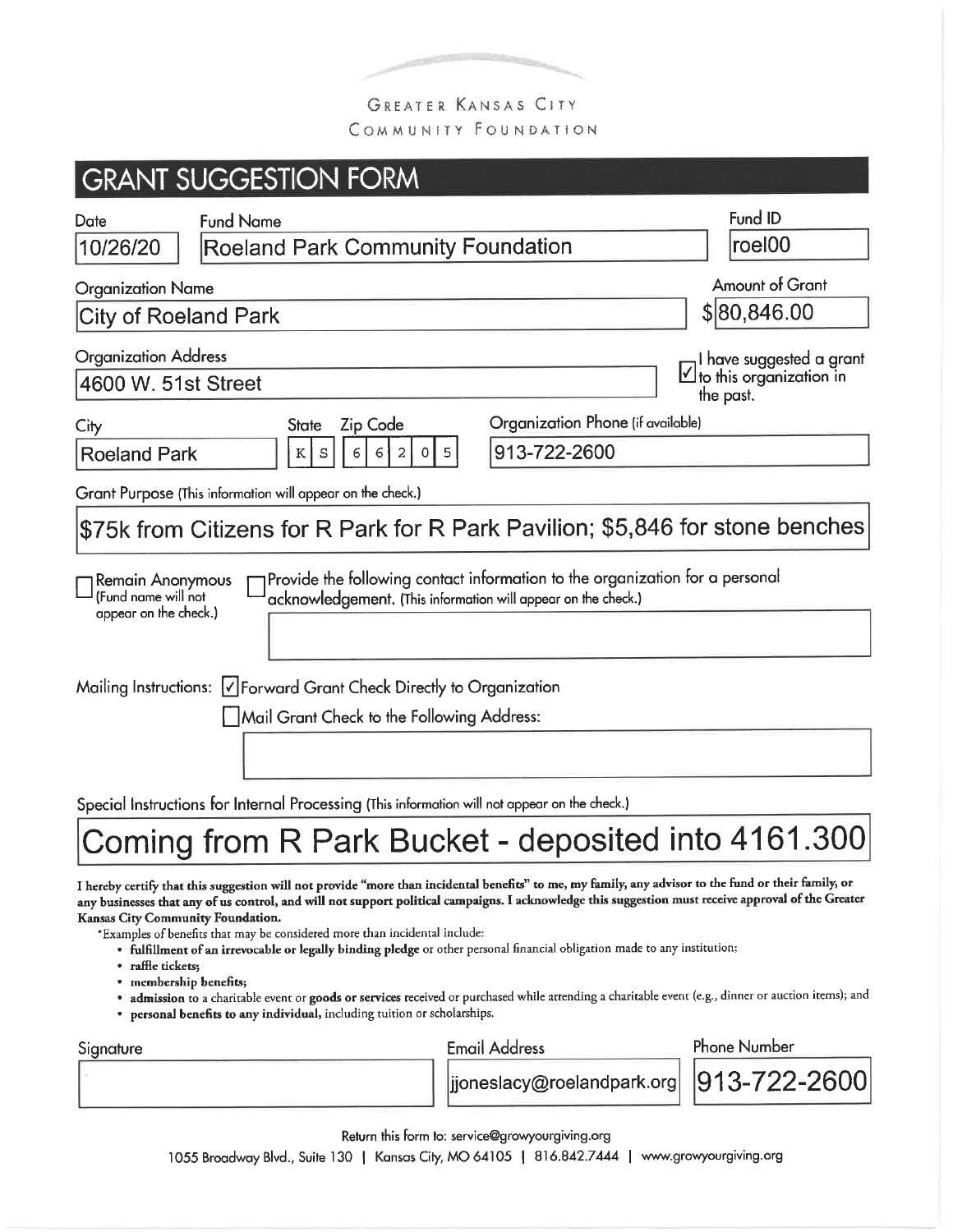| From:    | <b>Gretchen Davis</b>                                                                                                              |
|----------|------------------------------------------------------------------------------------------------------------------------------------|
| To:      | Jones-Lacy, Jennifer                                                                                                               |
| $Cc$ :   | Judy Hyde; Sarah Martin; Sara Coe; Loretta Carson; Ardie Davis; Nancy Johnston                                                     |
| Subject: | Remainder of CFI donation money in RP Community Foundation Will Be Transfered to the City for R Park Pavilion<br>and stone benches |
| Date:    | Wednesday, October 7, 2020 10:15:04 AM                                                                                             |

# Yes, confirmed. And we're happy to help out on such remarkable and needed facilities in R Park! Gretchen Davis Citizens Fundraising Initiative for R Park

**From:** Jones-Lacy, Jennifer [mailto:jjoneslacy@roelandpark.org] **Sent:** Wednesday, October 07, 2020 9:55 AM **To:** Gretchen Davis **Subject:** RE: CFI Requests 15 minutes to Present This Proposal at the Next Parks Committee Meeting on August 12, 2020, at 6 p.m

Gretchen, as I prepare for the Foundation Board meeting, I wanted to get all grant funds in order. Looks like in addition to the \$75k for the pavilion, we need to get \$5,846 from the Foundation for the stone benches. That will put the total I get from the foundation at \$80,846 for R Park pavilion and benches. Can you please confirm?

Thanks,

### **Jennifer Jones-Lacy**

Assistant City Administrator/Finance Director 4600 W. 51<sup>st</sup> Street Roeland Park, KS 66205 O: 913.722.2600 M: 816.316.9260 E: jjoneslacy@roelandpark.org



**From:** Gretchen Davis <gretchenwrites@kc.rr.com>

**Sent:** Friday, July 31, 2020 5:25 PM

**To:** Jones-Lacy, Jennifer <ijoneslacy@roelandpark.org>; Kathleen Whitworth <whitworth174@yahoo.com>; Laura Yankoviz <kclyank@yahoo.com>; Emily Hage <brow1337@gmail.com>; Russell McCorkle <russellmccorkle@gmail.com>; Keith Bokelman <kbokelman@gmail.com>; linda.r.heinen@gmail.com; Nichols, Anthony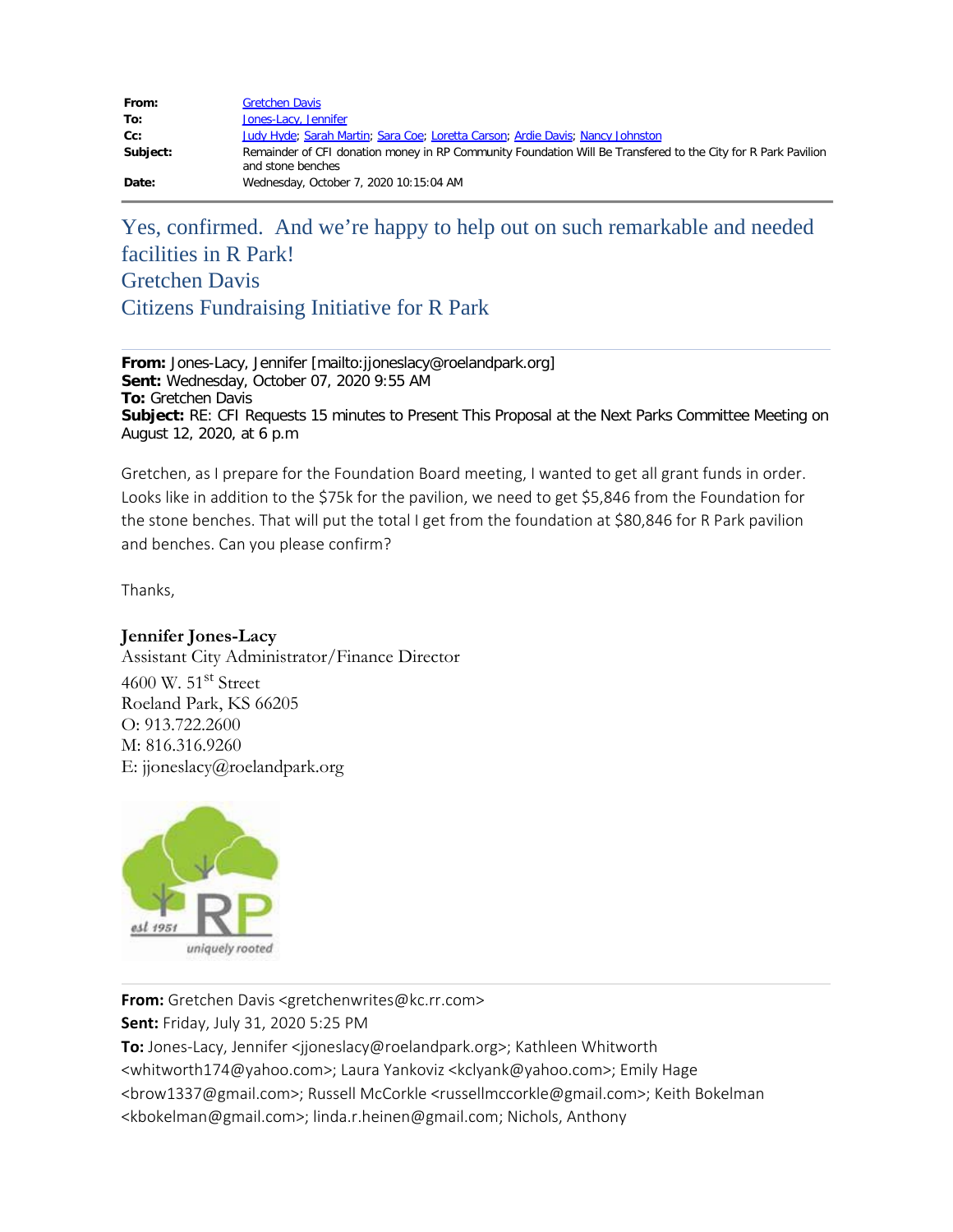<anichols@roelandpark.org>; Scharff, Donnie <dscharff@roelandpark.org>; Claudia McCormack <mengclaudia@gmail.com>; Tom Madigan <tomrpks@gmail.com> **Cc:** Sarah Martin <sarah2martin@gmail.com>; Sara Coe <sarakcoe@gmail.com>; Judy Hyde <tejehyde@gmail.com>; Ardie Davis <ardiedavis@kc.rr.com>; Nancy Johnston <nancyjohnston05@sbcglobal.net>; Loretta Carson <lrsn25@gmail.com> **Subject:** CFI Requests 15 minutes to Present This Proposal at the Next Parks Committee Meeting on August 12, 2020, at 6 p.m

Dear Parks Committee,

Members of the Citizens Fundraising Initiative for R Park (CFI) thank you for your conscientious attention to substantial improvements in all the city parks. We have appreciated working with you on R Park's revitalization.

**We are requesting permission to speak remotely at the next Parks Committee's meeting on Wednesday, August 12, at 6 p.m. At that time we will ask for your attention and action concerning the construction of the stone benches in R Park's two small shelters. We are sending this email to all Parks Committee members now so to save time during the meeting's discussion.** 

**Please see attachments of the 2 Small Shelter plans and of Mega's construction bid for the stone benches. Below you will find reasons why the stone benches should be constructed and how CFI is willing to join with the City in paying for their construction.**

• The stone benches in R Park's 2 small shelters were part of architect George Knipp's total design concept for the three shelters which was recommended by the Parks Committee and approved by City Council.

● To our knowledge, the City Council has not approved omission of the stone benches from the architect's design.

• The stone benches were a feature of the shelter design shown to the public during fundraising and included in the City's publicity regarding the plans for R Park's shelters

● Every single feature of George Knipp's shelter design now has the "Go-Ahead" for construction except for the stone benches, which were deferred until now.

● Construction of the stone benches was intentionally delayed until the construction of the Pavilion so that stonework on all three shelters would be cohesive in both design and materials.

.● Mega will soon be constructing the pavilion's stonework so now is the best time for completing the stone benches in the small shelters.

• Although the construction cost for the stone benches was inadvertently omitted from the R Park Phase 1 and 2 project budget, we urge the City to find resources in its current budget.

### ● *CFI is willing to join with the City by designating CFI's remaining \$5,846.22 monies specifically donated for R Park shelters to help pay the construction costs for the stone*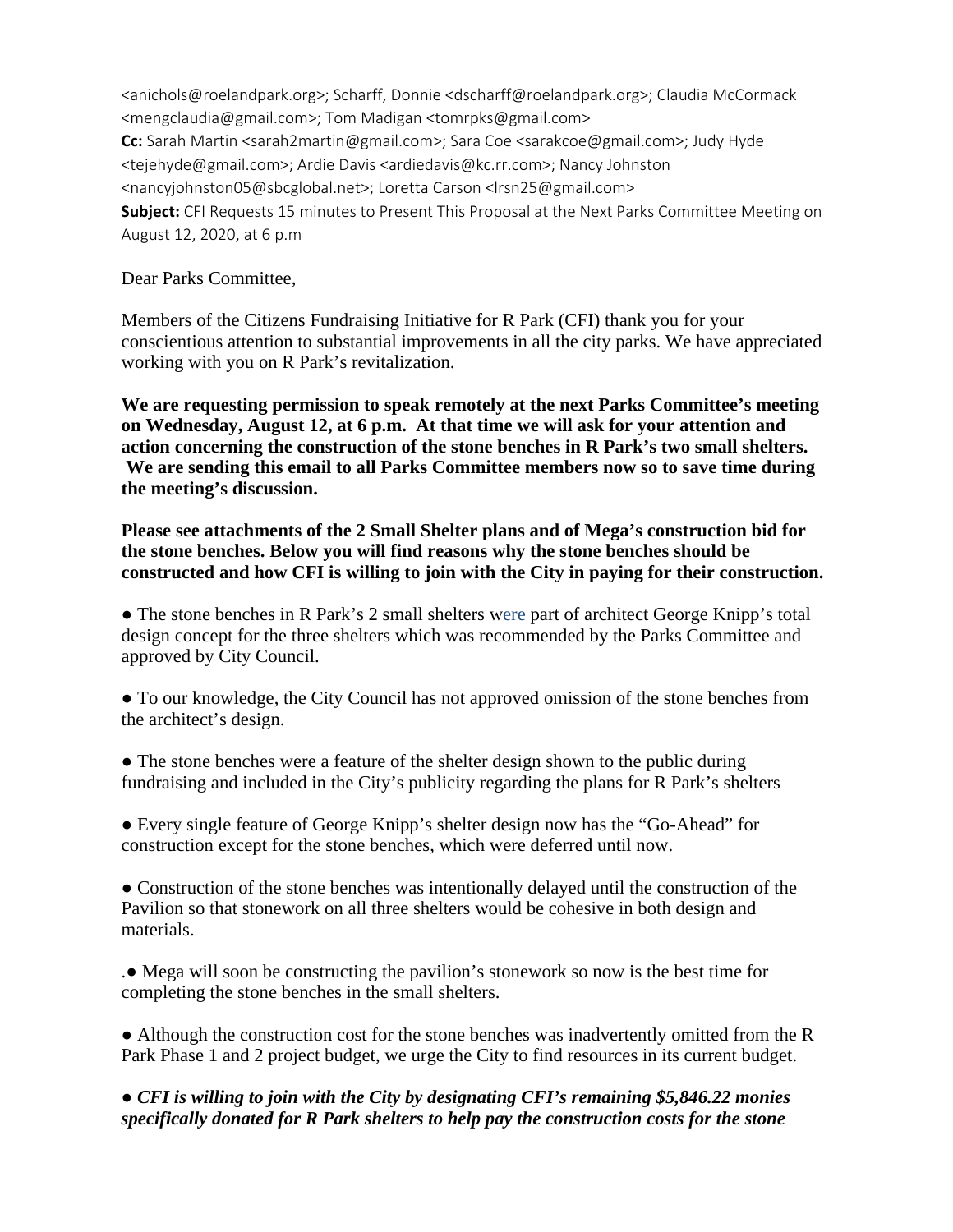### *benches in the 2 small shelters. The Mega bid given on 7/24/20 was \$11,976 – If other bids are sought by the City, it must be kept in mind that the small shelters' stonework should match the pavilion stonework.*

We respectfully request your recommendation that the City Council approve construction of the stone benches in the small shelters utilizing a combination of funds from the City and from CFI's donation of \$5,846.22..

Thank you for letting us know if and how we may join you remotely on August 12 at 6 pm. to present our proposal.

Sincerely, CFI members:

| .        |                                |                |
|----------|--------------------------------|----------------|
|          | Sarah Martin Judy and Tom Hyde | Nancy Johnston |
| Sara Coe | Gretchen and Ardie Davis       | Loretta Carson |